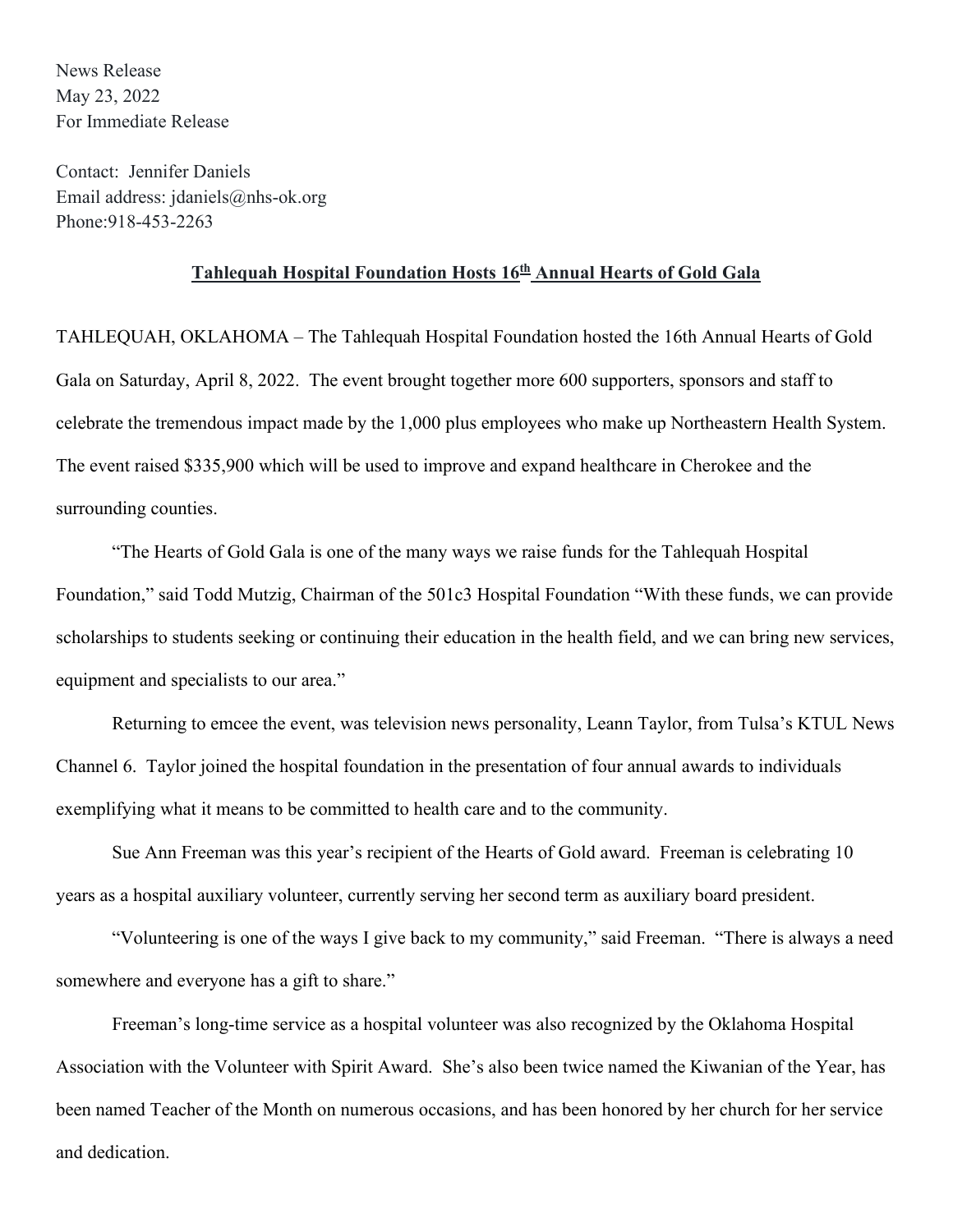The Dr. Mary Culver Lifetime Achievement award was presented to Mark Gish, who retired as BancFirst's president and regional executive in 2020. Through the years, Gish has been a shining example of what a lifetime of service represents. He's an incorporating member and trustee for the Tahlequah Hospital Foundation, now serving as treasurer. He serves as chairman of the Communities Foundation of Oklahoma and vice chairman of the Tahlequah Public Works Authority. He has served the Tahlequah Community Fund for twenty years as director and chairman, and six years as trustee and vice chair of the Tahlequah Industrial Authority, now the Tahlequah Regional Development Authority, serving nine years as chairman and currently serving on the Development Committee.

Gish is a re-organizing member and past director of the Tahlequah Public Schools Foundation, and is committed to serving his faith as past director and Building Committee member and finance chair for the United Methodist Church of Tahlequah and past director and finance chair for Tahlequah Wesley Foundation. In addition, he is the past president and a Paul Harris Fellow of the Tahlequah Rotary Club and has served as past director of the Tahlequah Arts Council.

The Thompson Award was presented to Dr. James G. Mahaney for his community involvement and instrumental role in the field of optometry for Tahlequah and the surrounding areas. After serving as an intern at the Naval Regional Medical Center in Corpus Christi, Texas, Mahaney returned to Tahlequah as a professor at Northeastern State University at the School of Optometry and to start his private practice where he remains today.

Having supported the community for the past 40 years, Mahaney has been consistently voted Tahlequah's favorite eye doctor.

His passion for flying led him to earning his commercial aircraft and helicopter pilot licenses. He has been a member of the airport board for 17 years, serving as chairman for the past 14 years. He was instrumental in the one-thousand feet runway extension, allowing jets to land at the municipal airport, increasing tourism and sales tax dollars for the community.